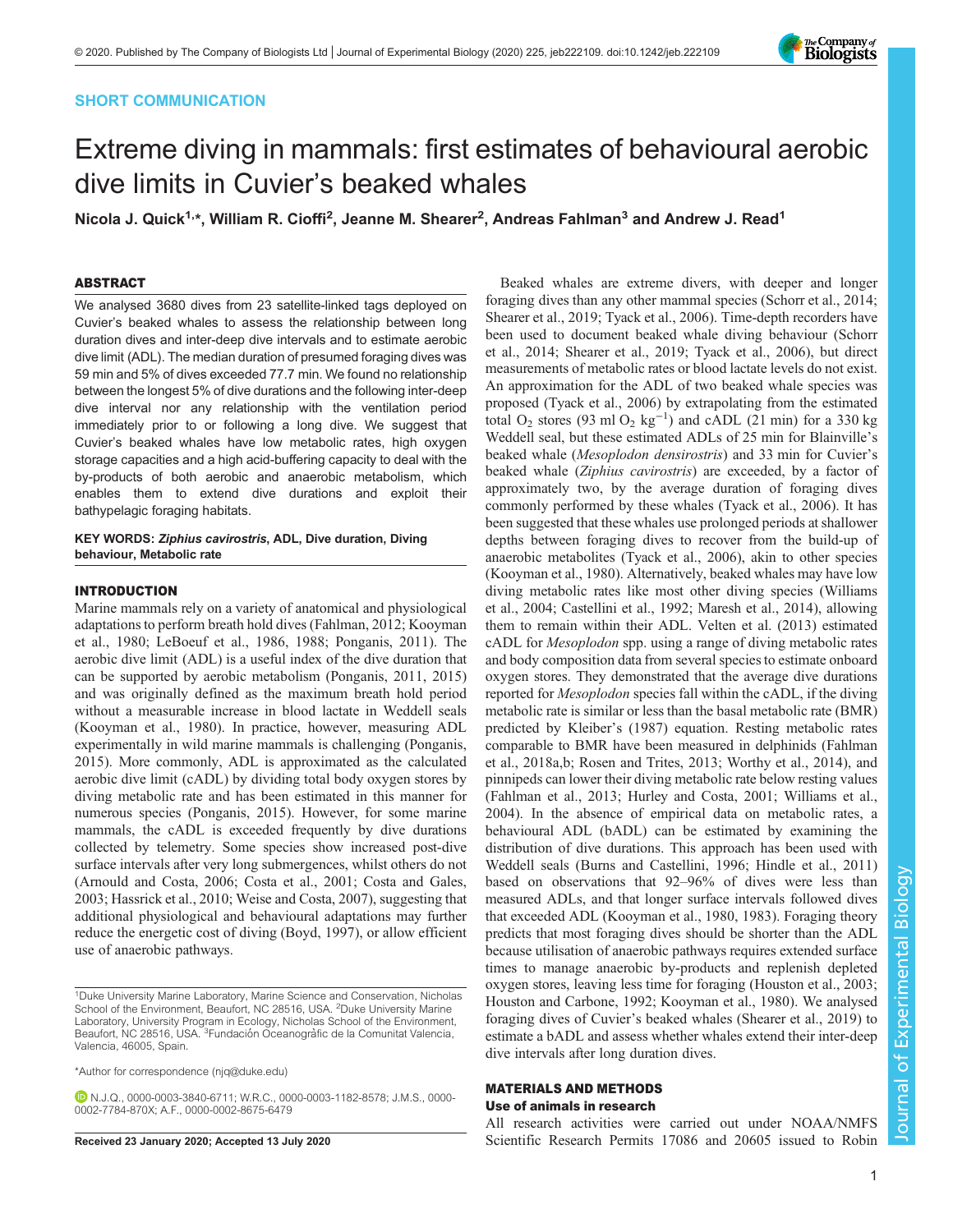<span id="page-1-0"></span>Baird; NOAA/NMFS permit 14809-03, issued to Doug Nowacek; and NOAA General Authorization 16185, issued to Andrew Read, in accordance with the relevant guidelines and regulations on the ethical use of animals as experimental subjects. The research approach was approved by the Institutional Animal Use and Care Committees (IACUC) of Cascadia Research Collective and Duke University.

## Data collection

Between 2014 and 2018, 26 SPLASH10-292 satellite-linked location-depth tags ( produced by Wildlife Computers, Redmond, WA, USA) were deployed on Cuvier's beaked whales off Cape Hatteras, USA (Table 1), as part of two separate studies ([Shearer](#page-5-0) [et al., 2019; Quick et al., 2019](#page-5-0)). Tags were deployed remotely from a 9 m rigid-hulled aluminium boat ([Shearer et al., 2019\)](#page-5-0) using a DAN-INJECT JM 25 pneumatic projector (DanWild LLC, Austin, TX, USA) in the LIMPET configuration ([Andrews et al., 2008\)](#page-4-0). Tags were programmed to record and transmit dive data using the behaviour log function in which the beginning and end of each dive was identified by conductivity sensors on the tags. Tags deployed between 2014 and 2016 retained dive events longer than 30 s and deeper than 50 m as well as ventilation periods between dives, and were initially programmed to transmit for 20 h per day for the first 25–28 days and then only every second or third day to maximise duration of contact ([Shearer et al., 2019](#page-5-0)). Tags deployed in 2017 and 2018 were programmed to sample only dives that exceeded 33 min duration and 50 m depth (i.e. likely foraging dives; [Shearer et al.,](#page-5-0) [2019](#page-5-0)) and the intervals between dives of 33 min, with no duty cycling ([Quick et al., 2019\)](#page-5-0). Photographs of all tagged individuals were taken to determine sex and age class. Individuals with erupted teeth and heavy body scarring were classed as adult males ([Baird,](#page-4-0) [2016](#page-4-0); [Coomber et al., 2016; Falcone et al., 2009](#page-4-0); [McSweeney et al.,](#page-5-0)

[2007\)](#page-5-0). All other animals were assigned as unknown. We did not tag dependent calves. Tags from 2017 to 2018 were deployed as part of a behavioural response study on the effects of US Navy tactical sonar, so we truncated tag records to include only periods before experimental sound exposures [\(Table S1](https://jeb.biologists.org/lookup/doi/10.1242/jeb.222109.supplemental)). For three individuals, this truncation reduced diving records to three or fewer data points, so these individuals were removed from further analysis ([Table S1\)](https://jeb.biologists.org/lookup/doi/10.1242/jeb.222109.supplemental). Incidental exposure to sonar is always possible, but Cape Hatteras is not on a Navy range and is not an area of intensive Navy training activity, so incidental exposure was not considered further ([Shearer](#page-5-0) [et al., 2019\)](#page-5-0).

## Data analysis

We pooled all foraging dives from both studies, defined for this population as all submergences of 33 min or longer [\(Shearer et al.,](#page-5-0) [2019\)](#page-5-0), and assigned them to 5-min time bins based on duration. We calculated the percent frequency for each time bin, the cumulative percentage contributed by each bin, and 50th and 95th percentiles of the presumed foraging dive durations. We recorded the inter-deep dive interval (IDDI) that followed each dive, defined as the time between adjacent dives of at least 33 min. This interval was used as a measure of recovery time between the long, presumed foraging dives. Although variable, this IDDI typically included several shorter dives (<33 min, median depth=280 m) interspersed with ventilation periods near the surface (median duration=2.2 min; [Shearer et al., 2019](#page-5-0)). If an IDDI record was missing, we excluded the dive from further analysis. To test for periods of recovery, we fitted a linear mixed effects model using lme4 [\(Bates et al., 2015\)](#page-4-0) in R software ([https://www.r-project.org/\)](https://www.r-project.org/) to IDDI with dive duration as a predictor and individual ID as a random effect. We compared dive depths and IDDIs of each dive within the top 5% of dive durations using linear regression. For tags from 2014 to 2016,

|  |  |  |  |  |  |  |  |  | Table 1. Summarv of dives, inter-deep dive intervals (IDDIs) and surface periods in Cuvier's beaked whales |
|--|--|--|--|--|--|--|--|--|------------------------------------------------------------------------------------------------------------|
|--|--|--|--|--|--|--|--|--|------------------------------------------------------------------------------------------------------------|

| Individual ID | Age class/sex | Deployment date | Number of dives >33 min<br>(median duration, min) | Number of IDDIs<br>(median duration, min) | Number of dives with before and<br>following ventilation periods |
|---------------|---------------|-----------------|---------------------------------------------------|-------------------------------------------|------------------------------------------------------------------|
| ZcTag029      | Unk/Unk       | 13-May-14       | 165 (64.1)                                        | 92 (83.9)                                 | 146                                                              |
| ZcTag030      | Ad/M          | 16-Sep-14       | 260 (53.8)                                        | 208 (81.7)                                | 235                                                              |
| ZcTag038      | Ad/M          | 14-Jun-15       | 327 (60.4)                                        | 293 (89.4)                                | 318                                                              |
| ZcTag040      | Ad/M          | 14-Jun-15       | 9(55.9)                                           | 8(58.5)                                   | 8                                                                |
| ZcTag041      | Ad/M          | 15-Oct-15       | 275 (60.8)                                        | 247 (55.7)                                | 261                                                              |
| ZcTag042      | Ad/M          | 21-Oct-15       | 97 (59.7)                                         | 62 (74.0)                                 | 83                                                               |
| ZcTag046      | Ad/M          | 25-May-16       | 58 (51.7)                                         | 38 (38.6)                                 | 55                                                               |
| ZcTag048      | Unk/Unk       | 27-May-16       | 140 (53.4)                                        | 95(59.1)                                  | 128                                                              |
| ZcTag051      | Ad/M          | 22-Aug-16       | 66 (59.7)                                         | 54 (56.1)                                 | 56                                                               |
| ZcTag054      | Ad/M          | 10-May-17       | 193 (57.7)                                        | 193 (74.5)                                | N/A                                                              |
| ZcTag055      | Ad/M          | 10-May-17       | 144 (58.9)                                        | 144 (68.5)                                | N/A                                                              |
| ZcTag056      | Ad/M          | 10-May-17       | 524 (57.5)                                        | 524 (71.9)                                | N/A                                                              |
| ZcTag057      | Unk/Unk       | 16-May-17       | 303 (58.7)                                        | 303 (102.2)                               | N/A                                                              |
| ZcTag058      | Unk/Unk       | 16-May-17       | 352 (58.4)                                        | 352 (97.9)                                | N/A                                                              |
| ZcTag060      | Ad/M          | 17-Aug-17       | 45 (69.8)                                         | 45 (74.4)                                 | N/A                                                              |
| ZcTag061      | Unk/Unk       | 17-Aug-17       | 62(51.8)                                          | 62 (49.1)                                 | N/A                                                              |
| ZcTag062      | Unk/Unk       | 17-Aug-17       | 40 (68.0)                                         | 40 (92.7)                                 | N/A                                                              |
| ZcTag063      | Ad/M          | 20-Aug-17       | 20(51.3)                                          | 20(67.7)                                  | N/A                                                              |
| ZcTag064      | Unk/Unk       | 20-Aug-17       | 19 (54.3)                                         | 19 (93.9)                                 | N/A                                                              |
| ZcTag065      | Ad/M          | 22-Aug-17       | $1^*$                                             | $1*$                                      | N/A                                                              |
| ZcTag066      | Ad/M          | 04-Sep-17       | 75 (57.4)                                         | 75 (86.5)                                 | N/A                                                              |
| ZcTag067      | Ad/M          | 04-Sep-17       | $2^*$                                             | $2^*$                                     | N/A                                                              |
| ZcTag068      | Ad/M          | 04-Sep-17       | 78 (52.3)                                         | 78 (77.6)                                 | N/A                                                              |
| ZcTag070      | Unk/Unk       | 25-May-18       | $3^*$                                             | $3*$                                      | N/A                                                              |
| ZcTag076      | Ad/M          | 06-Aug-18       | 228 (64.4)                                        | 228 (65.6)                                | N/A                                                              |
| ZcTag078      | Ad/M          | 06-Aug-18       | 200 (65.2)                                        | 200 (78.7)                                | N/A                                                              |
|               |               |                 | 3686                                              | 3386                                      | 1290                                                             |

Ad, adult; M, male; Unk, unknown. Asterisks indicate tags excluded from analysis owing to low sample size. N/A, data not available.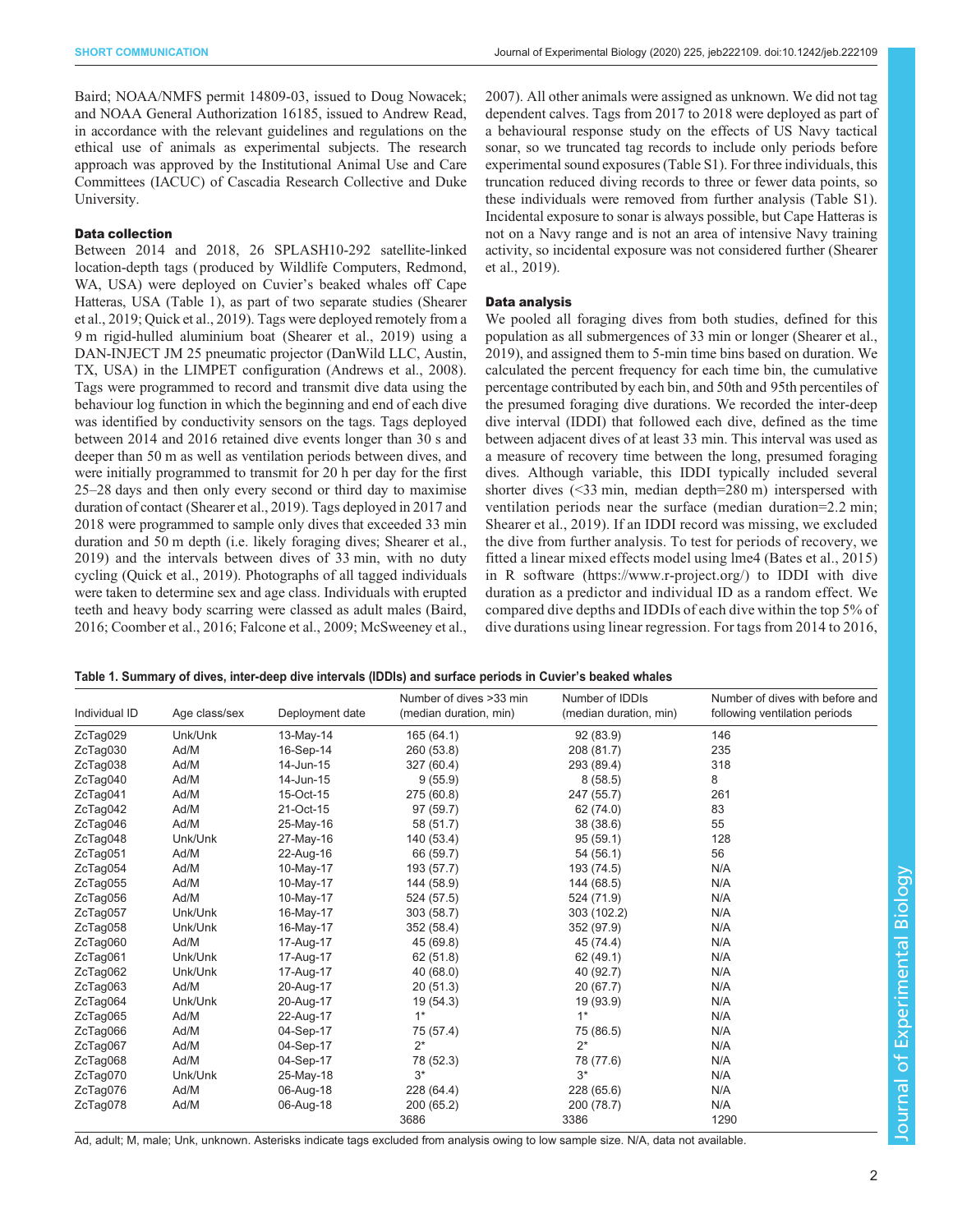we compared all dive durations with periods of ventilation [\(Table 1\)](#page-1-0) both before (time actively breathing at the surface directly before a 33-min dive and after a dive of any length) and following (time actively breathing at the surface directly after a 33-min dive and before a dive of any length) dives using linear models.

## RESULTS AND DISCUSSION

We analysed 3680 foraging dives from 23 individuals ([Table 1\)](#page-1-0). Dives were not evenly distributed across individuals owing to variation in deployment durations and data truncation ([Table S1\)](https://jeb.biologists.org/lookup/doi/10.1242/jeb.222109.supplemental). In total, 3380 dives had IDDIs available for analysis and 1290 dives had before and after ventilation periods [\(Table 1,](#page-1-0) [Table S1](https://jeb.biologists.org/lookup/doi/10.1242/jeb.222109.supplemental)). Of the 26 tagged individuals, 18 whales were adult males and eight were of unknown age and sex class [\(Table 1](#page-1-0)). The median duration of the 3680 recorded dives was 59.0 min, with a maximum duration of 132 min, and 5% of the dives exceeded 77.7 min (Fig. 1, [Table S1\)](https://jeb.biologists.org/lookup/doi/10.1242/jeb.222109.supplemental). IDDI following a dive was significantly correlated with dive duration  $(P=0.006$ ; [Fig. 2A](#page-3-0)) with an effect size of 0.79 min. Individual ID explained only a small amount of the variance (537.8, s.d.=23.19, residual variance=34,002.2, s.d.=184.40; [Table S2](https://jeb.biologists.org/lookup/doi/10.1242/jeb.222109.supplemental)). In an analysis of the longest 5% of dives, a linear model showed no significant relationship between dive duration and subsequent IDDI  $(R<sup>2</sup>=-0.003, F<sub>1,173</sub>=1.595, P=0.208; Fig. 2B, Table S2).$  $(R<sup>2</sup>=-0.003, F<sub>1,173</sub>=1.595, P=0.208; Fig. 2B, Table S2).$  $(R<sup>2</sup>=-0.003, F<sub>1,173</sub>=1.595, P=0.208; Fig. 2B, Table S2).$  $(R<sup>2</sup>=-0.003, F<sub>1,173</sub>=1.595, P=0.208; Fig. 2B, Table S2).$  $(R<sup>2</sup>=-0.003, F<sub>1,173</sub>=1.595, P=0.208; Fig. 2B, Table S2).$  There was also no relationship between the duration of these longest dives and depth  $(P=0.916$ ; [Table S2\)](https://jeb.biologists.org/lookup/doi/10.1242/jeb.222109.supplemental). Linear regression of dive duration against ventilation period immediately before a dive showed no significant relationship  $(R^2=0.0001, F_{1,1288}=0.179, P=0.673;$ [Fig. 2](#page-3-0)C, [Table S2](https://jeb.biologists.org/lookup/doi/10.1242/jeb.222109.supplemental)), nor did the dive duration against the ventilation period immediately following the dive  $(R^2=0.002,$  $F_{1.1288}$ =3.126, P=0.077; [Fig. 2](#page-3-0)D, [Table S2](https://jeb.biologists.org/lookup/doi/10.1242/jeb.222109.supplemental)). Seventeen of the 23

whales exhibited dive durations in the top 5%, including five of the eight animals that were not adult males [\(Fig. 2](#page-3-0)B).

Our study demonstrated a significant relationship between dive duration and IDDI for presumed foraging dives. For every extra minute submerged, there was a 0.79 min increase in IDDI, suggesting that recovery takes more time as dive duration increases. However, this relationship does not hold for the top 5% of dive durations, suggesting that there is no apparent requirement for additional surface rest immediately after long dives that exceeded 77.7 min. If Cuvier's beaked whales exceed their ADL during foraging dives with a frequency (5%) similar to that of Weddell seals, then the bADL for this species is 77.7 min. However, the lack of association between the duration of the longest dives and IDDI and that very short IDDIs occur before and after the 95th percentile of dive durations suggests that Cuvier's beaked whales may dive again before lactate levels have returned to baseline, if they are surpassing ADL on these very long dives. Such behaviour would require the ability to buffer disturbances to acid–base balance from anaerobic metabolism, allowing lactate to accumulate over a series of deep dives to be metabolised either during later extended surface periods, or during the sequences of shallow dives that follow a deep dive [\(Tyack et al., 2006](#page-5-0)).

The cADL for Cuvier's beaked whales of 33 min [\(Tyack et al.,](#page-5-0) [2006\)](#page-5-0) corresponds to the minimum duration of foraging dives used in our study. However, many diving species exceed cADL with morphological, physiological and behavioural adaptations that increase the duration of aerobic diving ([Arnould and Costa, 2006](#page-4-0); [Costa et al., 2001; Halsey et al., 2006](#page-4-0); [Nakai, 1959; Villegas-](#page-5-0)[Amtmann and Costa, 2010; Villegas-Amtmann et al., 2012](#page-5-0); [Velten,](#page-5-0) [2012\)](#page-5-0). [Pabst et al. \(2016\)](#page-5-0) demonstrated that some beaked whales of the genus Mesoplodon invest a much smaller percentage of their



Fig. 1. Binned dive duration (N=3680 dives) against frequency contribution to overall distribution (primary y-axis) in Cuvier's beaked whales. Solid line shows cumulative frequency (5:1 scale), dashed horizontal lines show 50 and 100% of cumulative frequency. Blue vertical line indicates the 95th percentile.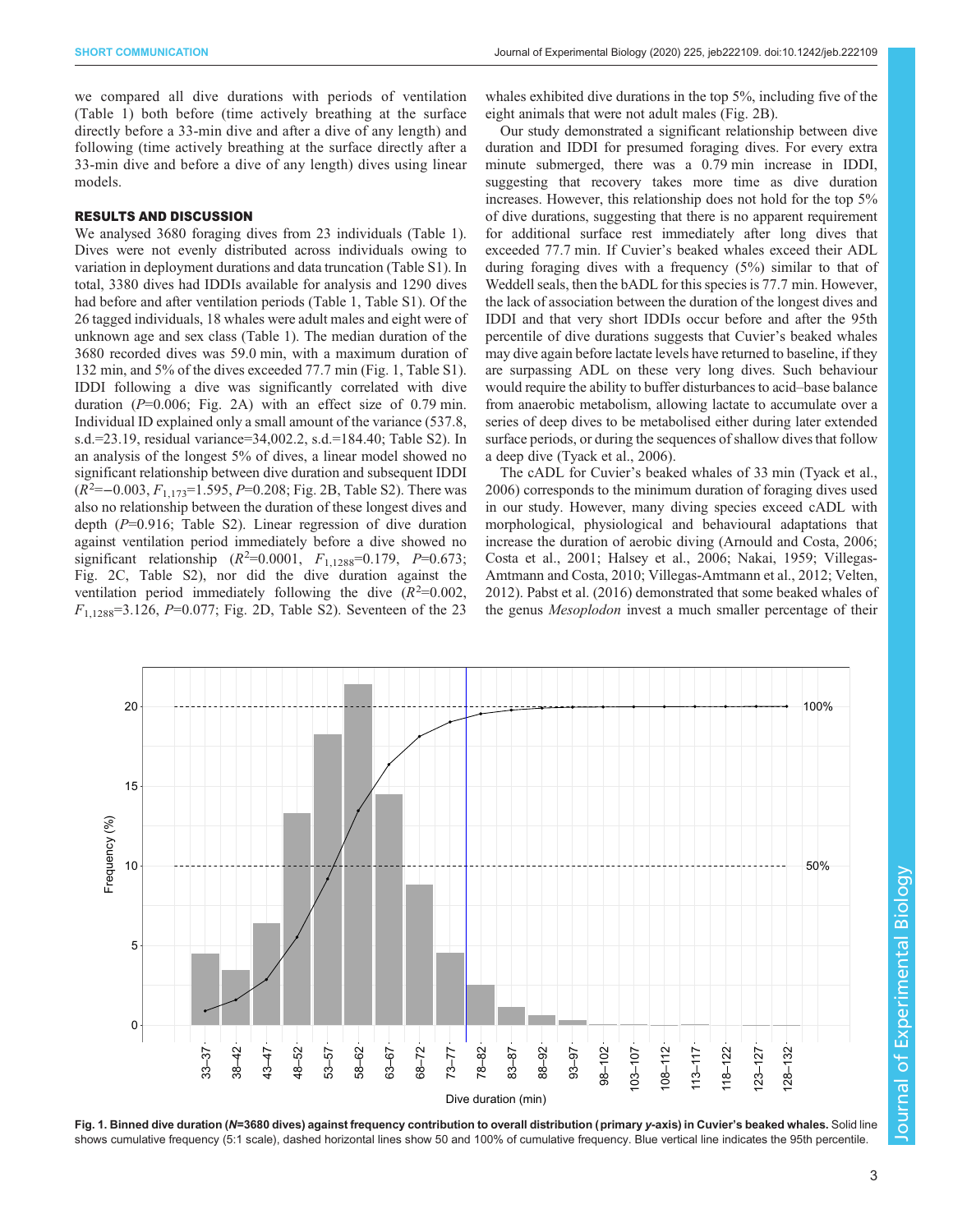<span id="page-3-0"></span>

Fig. 2. Dive duration against inter-deep dive interval and pre- and post-ventilation period. (A) Dive duration against inter-deep dive interval (IDDI) with regression from linear mixed model (seven outliers with IDDIs over 500 min are not plotted). Black dashed lines show 95% values of duration and IDDI. (B) Top 5% of durations with IDDIs, by individual. (C) Log of dive duration against log before ventilation period, by individual. (D) Log of dive durations against log following ventilation period, by individual.

body mass in metabolically expensive tissues such as brain and viscera, and a much higher proportion in locomotor muscle with low tissue metabolic rates, high oxygen storage ([Velten et al., 2013](#page-5-0)) and muscle fibre types that may protect against ischemia/reperfusion injury ([Moore et al., 2014](#page-5-0)). Beaked whale locomotor muscle exhibits elevated myoglobin concentrations, low mitochondrial volume densities, higher lean mass, large fibre diameters and fast glycolytic fibres. Cuvier's beaked whales are larger than Mesoplodon species, and their adaptations may be even more extreme. [Noren \(2004\)](#page-5-0) demonstrated that Cuvier's beaked whale muscle is capable of prolonged, low-level anaerobic function, as it has one of the highest acid buffering capacities among cetaceans. These adaptations, coupled with a dive response that includes bradycardia and peripheral vasoconstriction ([Ponganis, 2011\)](#page-5-0), reduced kidney and liver function, and delayed digestion [\(Sparling et al., 2007; Svärd et al., 2009; Thouzeau et al., 2003\)](#page-5-0), together with behavioural modifications including swimming strategies to minimise metabolism ([Williams, 2001](#page-5-0); [Martín López](#page-5-0) [et al., 2015](#page-5-0)), have enabled beaked whales to extend dive durations.

Elephant seals (Mirounga spp.) conduct many extended dives that exceed cADL and are not followed by extended surface periods [\(LeBoeuf et al., 1988](#page-5-0); [Hassrick et al., 2010;](#page-4-0) [Hindell et al., 1992\)](#page-5-0). The lack of observed recovery time in these species has led to the conclusion that they modulate their diving metabolic rates, essentially allowing ADL to vary per dive [\(LeBoeuf et al., 1988](#page-5-0); [Hindell et al., 1992\)](#page-5-0). Diving metabolic rates do not exist for Cuvier's beaked whales, but [Velten et al. \(2013\)](#page-5-0) calculated a diving metabolic rate for a 1000 kg Mesoplodon using a value for total body oxygen stores of 86.9 ml O<sub>2</sub> kg<sup>-1</sup>. Scaling this value for a 2000 kg Ziphius, and using our 95% bADL value of 77.7 min, we estimate a diving metabolic rate of 1.12 ml O2 kg−<sup>1</sup> min−<sup>1</sup> for Cuvier's beaked whales. This value is 25% lower than an estimated BMR for a generic 2000 kg terrestrial mammal of 1.48 ml O<sub>2</sub> kg<sup>-1</sup> min<sup>-1</sup>, calculated using Kleiber's equation (BMR=  $0.00993 \times M_b^{0.75}$ , in 1 O<sub>2</sub> min<sup>-1</sup>, where  $M_b$  is body mass) [\(Kleiber,](#page-5-0) [1987\)](#page-5-0). Body oxygen stores may be underestimated as samples from [Velten et al. \(2013\)](#page-5-0) were taken some hours after death, and the BMR for a beaked whale may be lower than that predicted by [Kleiber](#page-5-0) [\(1987\).](#page-5-0) Studies have shown differences in metabolic rates among marine mammals, including reductions in diving metabolic rates below resting metabolic rate in large phocid seals during long dives [\(Williams et al., 2004](#page-5-0); [Castellini et al., 1992;](#page-4-0) [Maresh et al., 2014\)](#page-5-0) and the influence of offspring age and environment in fur seals ([Trillmich](#page-5-0) [and Kooyman, 2001](#page-5-0)). Weddell seals have large oxygen stores per unit of body mass and are capable of very low diving metabolic rates [\(Ponganis, 2015; Velten et al., 2013; Williams et al., 2004\)](#page-5-0). Cuvier's beaked whales have a much larger average adult body mass than Weddell seals, so we assume that the ADLs of beaked whales exceed that of Weddell seals and also that the adaptations documented in Mesoplodon [\(Velten et al., 2013](#page-5-0)) are present in Cuvier's beaked whales. Therefore, we propose that the ADL in Cuvier's beaked whales may be much greater than suggested by previous estimates and more akin to the value of 77.7 min calculated from our data.

The durations of ventilation periods before and after dives in our study were not correlated with dive duration, possibly because the time to oxygen load tissues before diving and replenish oxygen stores after diving is similar regardless of dive duration. This absence of an increased ventilation period after long duration dives suggests that the remaining body oxygen stores following shorter dives may not be substantially higher than following long dives and could help explain the levelling off of the correlation between IDDI and dive duration at dive times above our calculated bADL. The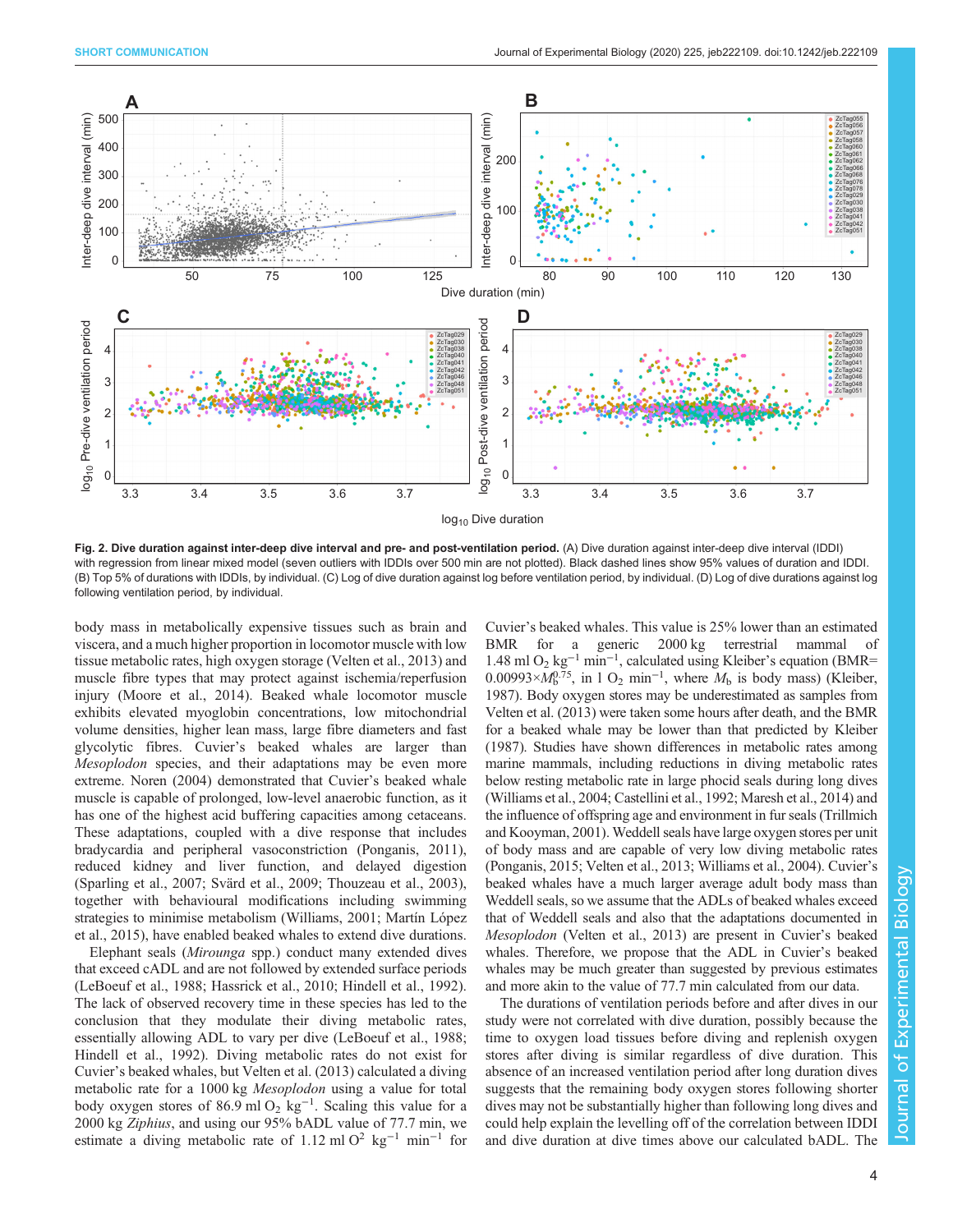<span id="page-4-0"></span>ventilation period before a foraging dive is consistently longer than that following a foraging dive [\(Shearer et al., 2019\)](#page-5-0) and is perhaps necessary for another function, such as the anticipatory adjustments for diving observed in seals and penguins (Boutilier et al., 2001; Fahlman et al., 2008; [McKnight et al., 2019](#page-5-0); [Wilson et al., 2003\)](#page-5-0), or social coordination before a group dive.

Blood lactate accumulation [\(Ponganis, 2011\)](#page-5-0) and myoglobin levels [\(Noren and Williams, 2000\)](#page-5-0) are known to vary with age and size in cetaceans. We were not able to quantify the absolute size of our whales, but five individuals of unknown age and sex (assumed not to be adult males) recorded dive durations within the top 5% of all dives observed. We did observe some very long IDDIs that may reflect processes other than recovery, such as increased time to digest food from long dives, or periods of social coordination, but we are unable to explore this fully in our data owing to differences in tag durations. Nevertheless, we observed extended IDDIs and long duration dives in the diving records of most individuals.

Our value of bADL is calculated from a large sample of presumed foraging dives in our population. It is possible that the 5% value calculated from our data does not accurately estimate cADL for beaked whales given their extreme anaerobic capacity, and we assumed that all long dives (over 33 min) are primarily for foraging, consistent with previous authors [\(Tyack et al., 2006](#page-5-0)). If shorter dives function to process metabolic by-products from anaerobic metabolism, then the period during which this metabolism occurs should increase as the foraging dive duration increases. However, if all dives are considered equal, we could calculate a bADL using each dive from a tag record. We explored this approach and calculated a 95% value of 65.9 min [\(Fig. S1](https://jeb.biologists.org/lookup/doi/10.1242/jeb.222109.supplemental)). This value is lower than the bADL calculated using only foraging dives, owing to the large number of shallow non-foraging dives, but is still considerably higher than the cADL from [Tyack et al. \(2006\).](#page-5-0)

Finally, in our extended dataset, we recorded two extremely long dives from one individual (ZcTag066) of 173 and 222 min, followed by IDDIs of 236 and 268 min, respectively. These records were censored from our primary data set because they were recorded 17 and 24 days after a known 1-h exposure to a Navy mid-frequency active sonar signal. These extreme dive durations and IDDIs are perhaps more indicative of the true limits of the diving behaviour of this species. These extreme records demonstrate that Cuvier's beaked whales have evolved an unparalleled ability to deal with the by-products of aerobic and anaerobic metabolism, which allows them to exploit their bathypelagic foraging habitats. We hope that our study provides an impetus to explore these adaptations; further information on oxygen loading between dives, blood perfusion during diving, and metabolic rates would greatly help to interpret the remarkable diving behaviour of this species.

#### Acknowledgements

We thank all members of the field team responsible for deploying tags: Daniel Webster from Cascadia Research Collective, Zach Swaim, Heather Foley and Danielle Waples from Duke University. We also thank the other project PIs: Doug Nowacek, Brandon Southall and Robin Baird.

#### Competing interests

The authors declare no competing or financial interests.

## Author contributions

Conceptualization: N.J.Q., W.R.C., A.F., A.J.R.; Methodology: N.J.Q., A.F.; Formal analysis: N.J.Q., W.R.C., J.M.S.; Writing - original draft: N.J.Q.; Writing - review & editing: W.R.C., J.M.S., A.F., A.J.R.; Project administration: A.J.R.; Funding acquisition: A.J.R.

#### Funding

Funding was provided by the US Fleet Forces Command through the Naval Facilities Engineering Command Atlantic.

#### Data availability

#### Data are available at

[https://github.com/williamcioffi/quick\\_zc\\_adl](https://github.com/williamcioffi/quick_zc_adl) [\(doi:10.5281/zenodo.3880177](https://doi.org/10.5281/zenodo.3880177))

## Supplementary information

Supplementary information available online at

<https://jeb.biologists.org/lookup/doi/10.1242/jeb.222109.supplemental>

#### References

- [Andrews, R. D., Pitman, R. L. and Ballance, L. T.](https://doi.org/10.1007/s00300-008-0487-z) (2008). Satellite tracking reveals [distinct movement patterns for type B and Type C killer whales in the southern](https://doi.org/10.1007/s00300-008-0487-z) Ross Sea, Antarctica. Polar Biol. 31[, 1461-1468. doi:10.1007/s00300-008-0487-z](https://doi.org/10.1007/s00300-008-0487-z)
- Arnould, J. P. Y. and Costa, D. P. (2006). Sea lions in drag, fur seals incognito: insights from the otariid deviants. In Symposium Volume Sea Lions of the World (ed. A. W. Trites, S. K. Atkinson, D. P. DeMaster, L. W. Fritz, T. S. Gelatt, L. D. Rea and K. M. Wynne), pp. 111-125. Alaska Sea Grant College Program, AK-SG-06- 01. University of Alaska Press.
- Baird, R. W. (2016). The Lives of Hawai'i's Dolphins and Whales: Natural History and Conservation. Honolulu: University of Hawai'i Press.
- Bates, D., Mä[chler, M., Bolker, B. and Walker, S.](https://doi.org/10.18637/jss.v067.i01) (2015). Fitting linear mixedeffects models using lme4. J. Stat. Software 67[, 1-48. doi:10.18637/jss.v067.i01](https://doi.org/10.18637/jss.v067.i01)
- [Boutilier, R. G., Reed, J. Z. and Fedak, M. A.](https://doi.org/10.1152/ajpregu.2001.281.2.r490) (2001). Unsteady-state gas exchange [and storage in diving marine mammals: the harbor porpoise and gray seal.](https://doi.org/10.1152/ajpregu.2001.281.2.r490) Am. J. Physiol. 281[, R490-R494. doi:10.1152/ajpregu.2001.281.2.r490](https://doi.org/10.1152/ajpregu.2001.281.2.r490)
- Boyd, I. L. [\(1997\). The behavioural and physiological ecology of diving.](https://doi.org/10.1016/s0169-5347(97)01054-9) Trends Ecol. Evol. 12[, 213-217. doi:10.1016/s0169-5347\(97\)01054-9](https://doi.org/10.1016/s0169-5347(97)01054-9)
- [Burns, J. M. and Castellini, M. A.](https://doi.org/10.1007/BF02338290) (1996). Physiological and behavioral [determinants of the aerobic dive limit in Weddell seal \(](https://doi.org/10.1007/BF02338290)Leptonychotes weddellii) pups. J. Comp. Physiol. B 166[, 473-483. doi:10.1007/BF02338290](https://doi.org/10.1007/BF02338290)
- Castellini, M. A., Kooyman, G. L. and Ponganis, P. J. (1992). Metabolic rates of freely diving Weddell seals: correlations with oxygen stores, swim velocity and diving duration. J. Exp. Biol. 165, 181-194.
- [Coomber, F., Moulins, A., Tepsich, P. and Rosso, M.](https://doi.org/10.1093/jmammal/gyw033) (2016). Sexing free-ranging adult Cuvier's beaked whales (Ziphius cavirostris[\) using natural marking](https://doi.org/10.1093/jmammal/gyw033) [thresholds and pigmentation patterns.](https://doi.org/10.1093/jmammal/gyw033) J. Mammal. 97, 879-890. doi:10.1093/ [jmammal/gyw033](https://doi.org/10.1093/jmammal/gyw033)
- Costa, D. P. and Gales, N. J. [\(2003\). Energetics of a benthic diver: seasonal](https://doi.org/10.1890/0012-9615(2003)073[0027:EOABDS]2.0.CO;2) [foraging ecology of the Australian sea lion,](https://doi.org/10.1890/0012-9615(2003)073[0027:EOABDS]2.0.CO;2) Neophoca cinerea. Ecol. Monogr. 73, [27-43. doi:10.1890/0012-9615\(2003\)073\[0027:EOABDS\]2.0.CO;2](https://doi.org/10.1890/0012-9615(2003)073[0027:EOABDS]2.0.CO;2)
- [Costa, D. P., Gales, N. J. and Goebel, M. E.](https://doi.org/10.1016/S1095-6433(01)00346-4) (2001). Aerobic dive limit: how often does it occur in nature? [Comp. Biochem. Physiol. A Mol. Integr. Physiol.](https://doi.org/10.1016/S1095-6433(01)00346-4) 129, [771-783. doi:10.1016/S1095-6433\(01\)00346-4](https://doi.org/10.1016/S1095-6433(01)00346-4)
- Fahlman, A. [\(2012\). The physiological consequences of breath-hold diving in](https://doi.org/ 10.3389/fphys.2012.00473) [marine mammals: the Scholander legacy.](https://doi.org/ 10.3389/fphys.2012.00473) Front. Physiol. 3, 473. doi: 10.3389/ [fphys.2012.00473](https://doi.org/ 10.3389/fphys.2012.00473)
- Fahlman, A., Svä[rd, C., Rosen, D. A. S., Jones, D. R. and Trites, A. W.](https://doi.org/10.1242/jeb.023655) (2008). Metabolic costs of foraging and the management of  $O_2$  and  $CO_2$  [stores in Steller](https://doi.org/10.1242/jeb.023655) sea lions. J. Exp. Biol. 211[, 3573-3580. doi:10.1242/jeb.023655](https://doi.org/10.1242/jeb.023655)
- Fahlman, A., Svä[rd, C., Rosen, D. A. S., Wilson, R. P. and Trites, A. W.](https://doi.org/10.3354/ab00500) (2013). [Activity as a proxy to estimate metabolic rate and to partition the metabolic cost of](https://doi.org/10.3354/ab00500) [diving vs. breathing in pre- and post-fasted Steller sea lions.](https://doi.org/10.3354/ab00500) Aquat. Biol. 18, [175-184. doi:10.3354/ab00500](https://doi.org/10.3354/ab00500)
- [Fahlman, A., Brodsky, M., Wells, R., McHugh, K., Allen, J., Barleycorn, A.,](https://doi.org/10.1098/rsos.171280) [Sweeney, J. C., Fauquier, D. and Moore, M.](https://doi.org/10.1098/rsos.171280) (2018a). Field energetics and lung [function in wild bottlenose dolphins,](https://doi.org/10.1098/rsos.171280) Tursiops truncatus, in Sarasota Bay Florida. R. Soc. Open Sci. 5[, 171280. doi:10.1098/rsos.171280](https://doi.org/10.1098/rsos.171280)
- [Fahlman, A., McHugh, K., Allen, J., Barleycorn, A., Allen, A., Sweeney, J.,](https://doi.org/10.3389/fphys.2018.00886) [Stone, R., Faulkner Trainor, R., Bedford, G., Moore, M. et al.](https://doi.org/10.3389/fphys.2018.00886) (2018b). Resting [metabolic rate and lung function in wild offshore common bottlenose dolphins,](https://doi.org/10.3389/fphys.2018.00886) Tursiops truncatus, near Bermuda. Front. Physiol. 9[, 886. doi:10.3389/fphys.](https://doi.org/10.3389/fphys.2018.00886) [2018.00886](https://doi.org/10.3389/fphys.2018.00886)
- [Falcone, E. A., Schorr, G. S., Douglas, A. B., Calambokidis, J., Henderson, E.,](https://doi.org/10.1007/s00227-009-1289-8) [McKenna, M. F., Hildebrand, J. and Moretti, D.](https://doi.org/10.1007/s00227-009-1289-8) (2009). Sighting characteristics and photo-identification of Cuvier'[s beaked whales \(Ziphius cavirostris\) near San](https://doi.org/10.1007/s00227-009-1289-8) [Clemente Island, California: a key area for beaked whales and the military?](https://doi.org/10.1007/s00227-009-1289-8) Mar. Biol. 156[, 2631-2640. doi:10.1007/s00227-009-1289-8](https://doi.org/10.1007/s00227-009-1289-8)
- [Halsey, L. G., Blackburn, T. M. and Butler, P. J.](https://doi.org/10.1111/j.1365-2435.2006.01170.x) (2006). A comparative analysis of [the diving behaviour of birds and mammals.](https://doi.org/10.1111/j.1365-2435.2006.01170.x) Funct. Ecol. 20, 889-899. doi:10. [1111/j.1365-2435.2006.01170.x](https://doi.org/10.1111/j.1365-2435.2006.01170.x)
- [Hassrick, J. L., Crocker, D. E., Teutschel, N. M., McDonald, B. I., Robinson,](https://doi.org/10.1242/jeb.037168) [P. W., Simmons, S. E. and Costa, D. P.](https://doi.org/10.1242/jeb.037168) (2010). Condition and mass impact [oxygen stores and dive duration in adult female northern elephant seals.](https://doi.org/10.1242/jeb.037168) J. Exp. Biol. 213[, 585-592. doi:10.1242/jeb.037168](https://doi.org/10.1242/jeb.037168)